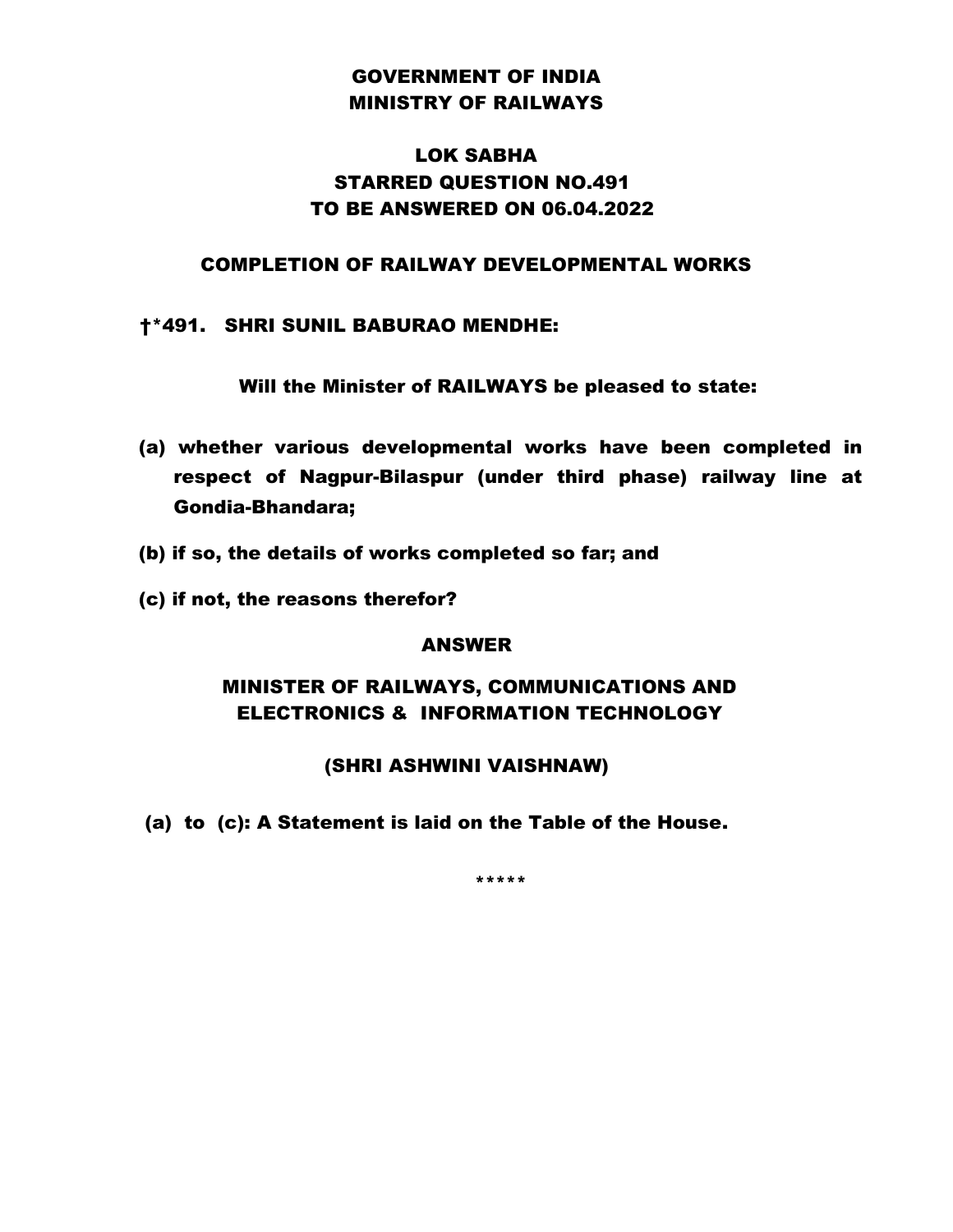# STATEMENT REFERRED TO IN REPLY TO PARTS (a) TO (c) OF STARRED QUESTION NO.491 BY SHRI SUNIL BABURAO MENDHE TO BE ANSWERED IN LOK SABHA ON 06.04.2022 REGARDING COMPLETION OF RAILWAY DEVELOPMENTAL WORKS

(a) to (c) Railway has taken up tripling of Gondia-Bhandara rail line as a part of Rajnandgaon-Nagpur(Kalumna) 3rd line (228.30 km) project included in budget 2015-16. The anticipated cost of the project is ₹3,177 crore. So far, an expenditure of  $\bar{x}$  1674 crore has been incurred and Budget outlay of ₹ 450 crore has been provided for financial year 2021-22 for this project. Project involve acquisition of 23.95 ha revenue land and forestry clearance of 20.95 ha land in Chhattisgarh. Entire land acquisition and forestry clearance in Chhattisgarh has been completed. Further in Maharashtra, project involve acquisition of 44.72 ha revenue land and forestry clearance of 35.43 ha land. Out of which 37.80 ha revenue land and forestry clearance of 1.24 ha land has been obtained. Balance land acquisition of 6.92 ha revenue land and forest clearance of 34.19 ha land has been taken up in Maharashtra.

Rajnandgaon-Dongargarh (31.20 km), Dongargarh-Paniajob (8 km), Bortalao-Darakasa (9.20 km) and Tumsar-Bhandara (18.26 km) has been commissioned. Work has been taken up in balance sections in available land.

The timely completion of Railway project/s also depends on various factors like quick land acquisition by State Government, forest clearance by officials of forest department, deposition of cost share by concerned State Government /Agencies in cost sharing project/s, shifting of infringing utilities, statutory clearances from various authorities, geological and

Contd..………2/-